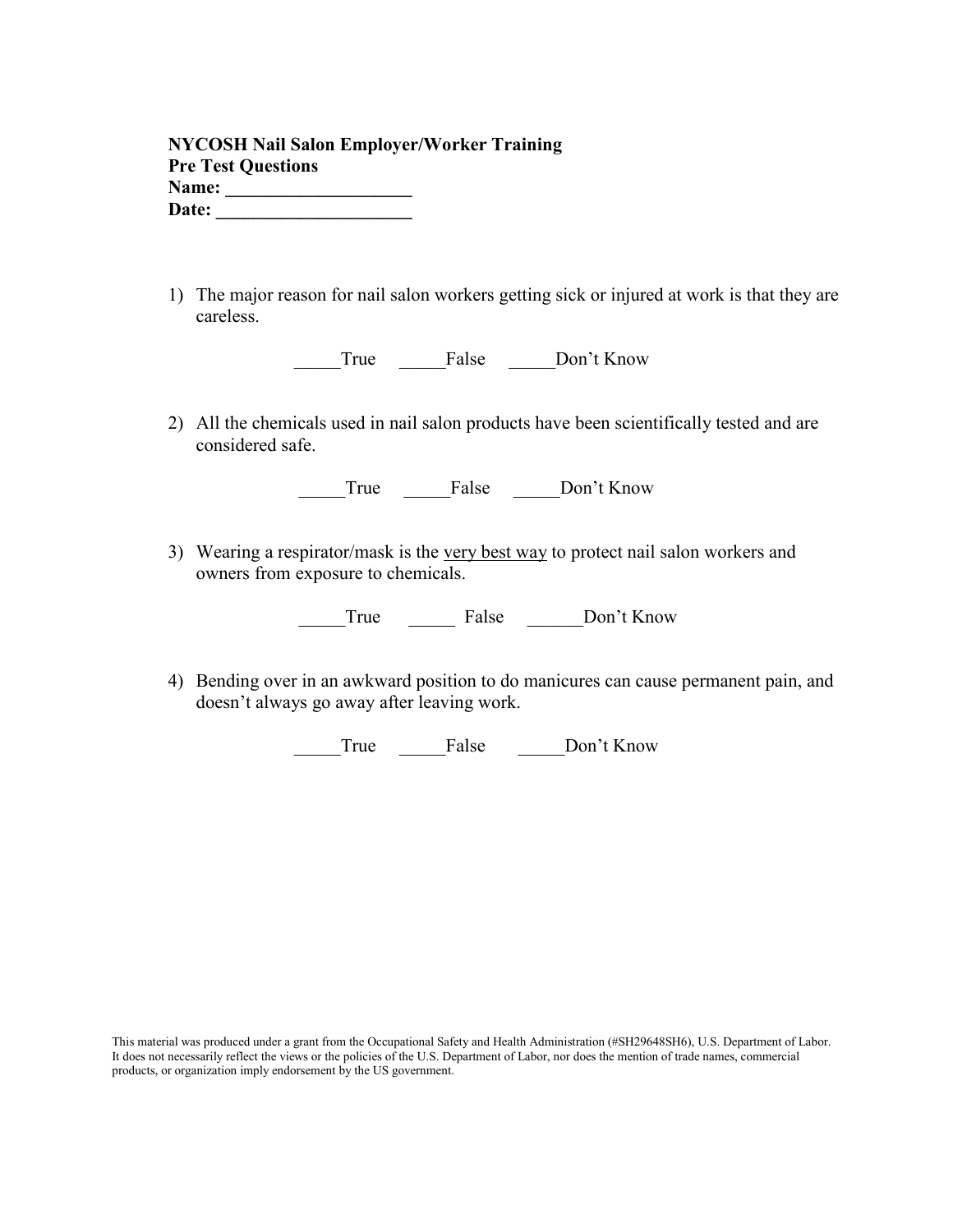| <b>NYCOSH Nail Salon Employer/Worker Training</b> |  |
|---------------------------------------------------|--|
| <b>Post Test Questions</b>                        |  |
| Name:                                             |  |
| Date:                                             |  |

5) The major reason for nail salon workers getting sick or injured at work is that they are careless.

True False Don't Know

6) All the chemicals used in nail salon products have been scientifically tested and are considered safe.

| rue | alse | Don't Know |
|-----|------|------------|
|     |      |            |

7) Wearing a respirator/mask is the very best way to protect nail salon workers and owners from exposure to chemicals.

\_\_\_\_\_True \_\_\_\_\_ False \_\_\_\_\_\_Don't Know

8) Bending over in an awkward position to do manicures can cause permanent pain, and doesn't always go away after leaving work.

\_\_\_\_\_True \_\_\_\_\_False \_\_\_\_\_Don't Know

This material was produced under a grant from the Occupational Safety and Health Administration (#SH29648SH6), U.S. Department of Labor. It does not necessarily reflect the views or the policies of the U.S. Department of Labor, nor does the mention of trade names, commercial products, or organization imply endorsement by the US government.